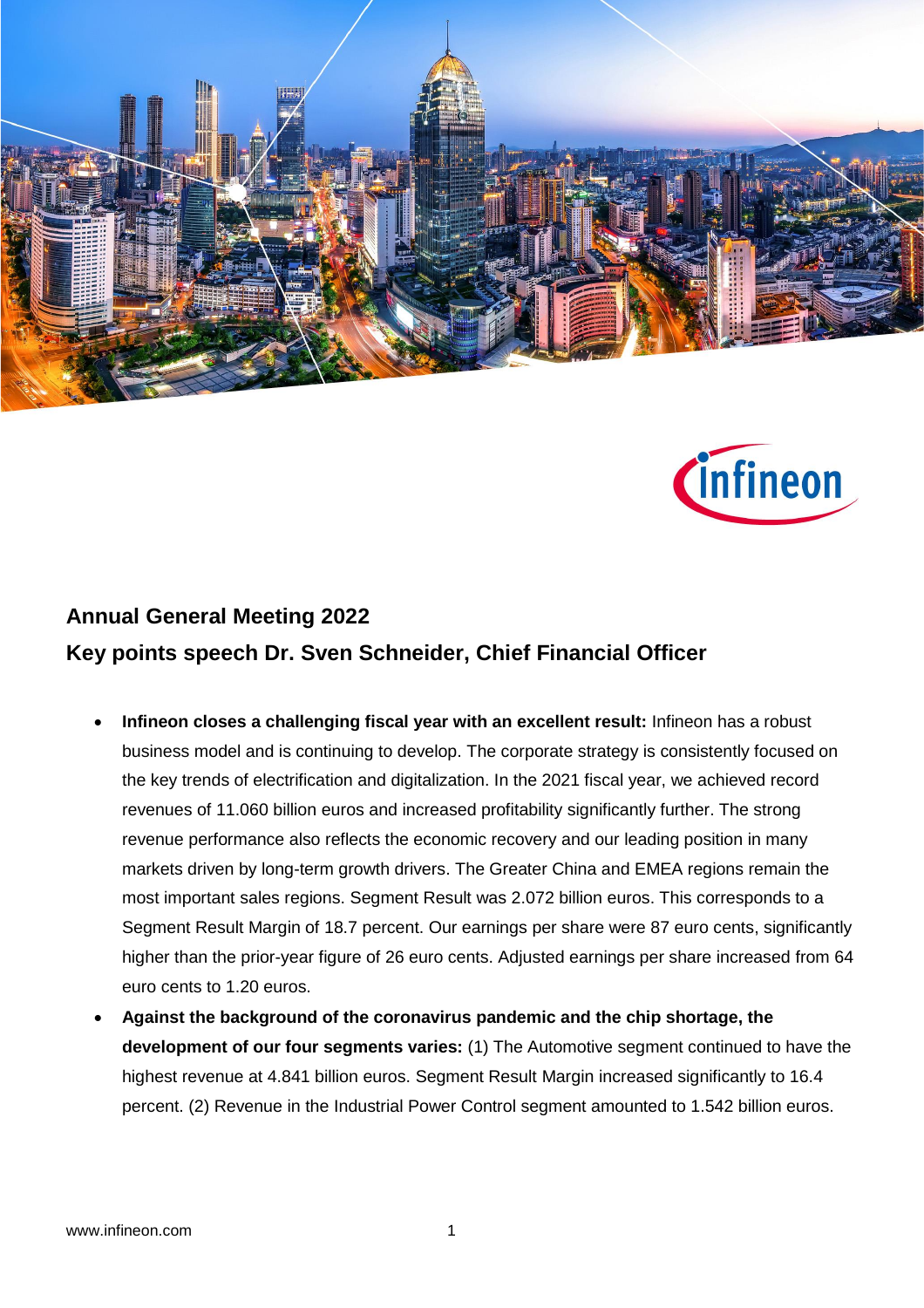

Segment Result Margin decreased slightly to 17.8 percent. (3) The Power & Sensor Systems segment achieved revenues of 3.268 billion euros. Segment Result Margin was 25.2 percent and therefore above the previous year's level. (4) Revenue of the Connected Secure Systems segment amounted to 1.397 billion euros. Segment Result Margin decreased slightly to 13.0 percent.

- **The key financial figures in the challenging 2021 fiscal year demonstrate Infineon's resilience:** Free Cash Flow amounted to 1.574 billion euros in the reporting year, mainly due to the positive business development. We adjusted our capital expenditures to the stronger market environment and therefore increased them to 1.497 billion euros. Return on Capital Employed (RoCE) was 8.4 percent in the 2021 fiscal year.
- **Infineon is implementing its conservative financing concept consistently:** (1) Core objective is to maintain an investment grade rating, which gives us access to all relevant capital markets and financing sources at all times at low cost and good terms. With the acquisition of Cypress, S&P Global Ratings had lowered Infineon's rating by one notch to "BBB-". Due to our positive business development and the successful refinancing measures, it was now raised again to the original level of "BBB", less than two years after the nine-billion-euro transaction. (2) We have consistently and rapidly implemented the conservative financing strategy that we communicated when we signed the purchase agreement for Cypress. Following various equity and debt measures in 2019 and 2020, we completed a US private placement of 1.3 billion US dollars in the 2021 fiscal year. We will continue to take advantage of favorable market windows to refinance where it makes sense for us to do so. (3) We have systematically reduced our higher acquisitionrelated debt and thus already achieved our strategic leverage target again, at the beginning of the current 2022 fiscal year – one year earlier than planned.
- **The strong development of our share price shows the great confidence investors have in Infineon's long-term success:** Due to the high cyclical as well as structural demand, all semiconductor stocks performed strongly in the reporting year. The performance of the Infineon share since 1 October 2020 was below the development of the Philadelphia Semiconductor Index (SOX), but significantly above the increase of the German share index DAX. The strong development of our share price demonstrates the confidence placed by the market in our longterm success. On 22 March 2021, Infineon was included in the EURO STOXX 50.
- **The Management Board and the Supervisory Board propose a dividend of 27 euro cents per share:** Our dividend policy is aimed at letting Infineon's shareholders adequately participate in the company's economic development. In principle, we want to pay out at least a constant dividend even if earnings stagnate or decline. In the previous fiscal year, however, the dividend was reduced to 22 euro cents per share due to the negative economic impact of the coronavirus pandemic, even though a higher absolute amount was distributed due to the higher number of